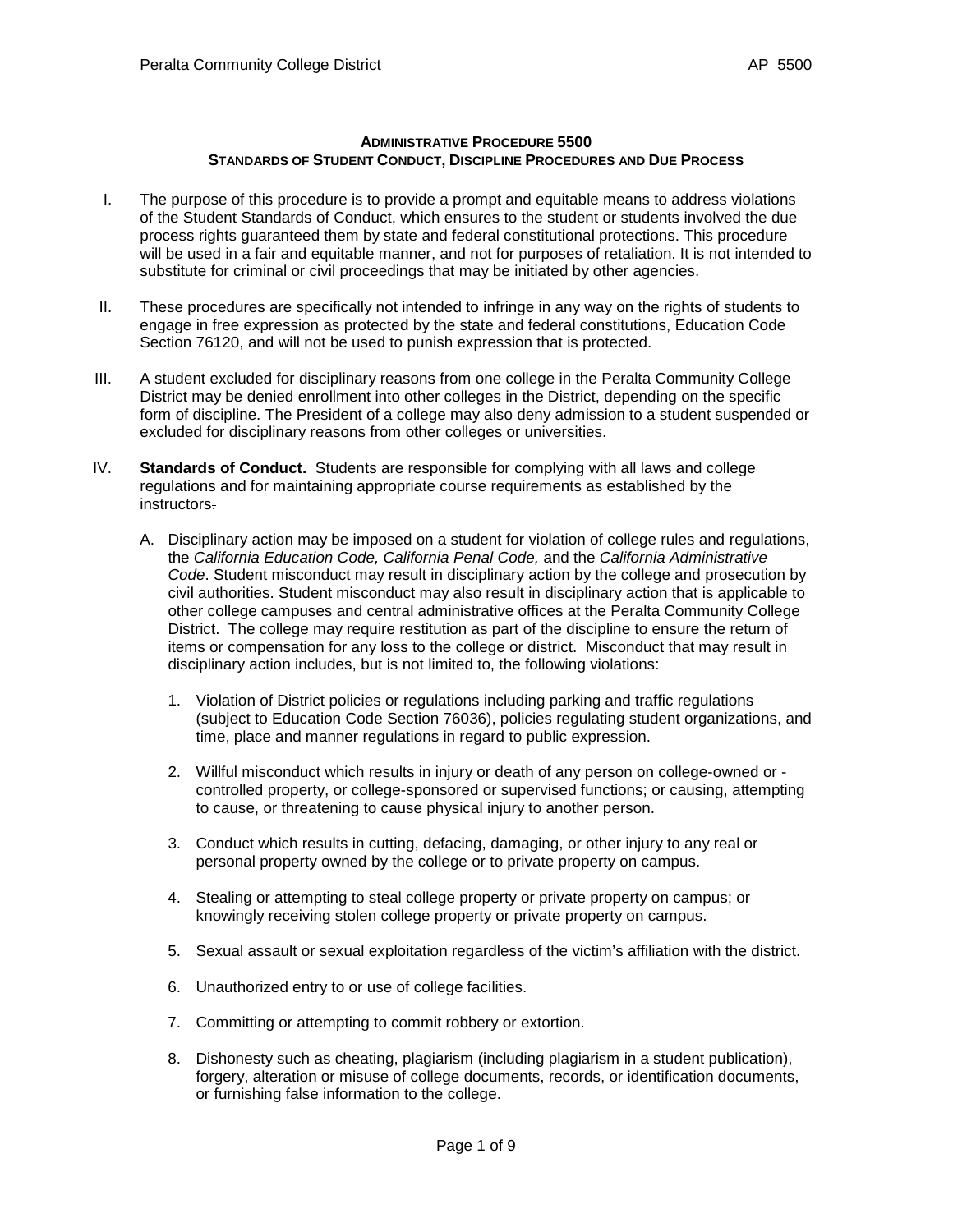- 9. The use, sale, or possession on campus of, or presence on campus under the influence of, any controlled substance, or any poison classified as such by Schedule D in [Section](http://web2.westlaw.com/find/default.wl?DB=1000199&DocName=CABPS4160&FindType=L&AP=&mt=California&fn=_top&sv=Split&utid=%7bD1E4C96D-8701-4FED-AE96-CE48A444ED96%7d&vr=2.0&rs=WLW5.05)  [4160 of the Business and Professions Code](http://web2.westlaw.com/find/default.wl?DB=1000199&DocName=CABPS4160&FindType=L&AP=&mt=California&fn=_top&sv=Split&utid=%7bD1E4C96D-8701-4FED-AE96-CE48A444ED96%7d&vr=2.0&rs=WLW5.05) or any controlled substance listed in California Health and Safety Code Section 11053 *et seq*., an alcoholic beverage, or an intoxicant of any kind; or unlawful possession of, or offering, arranging or negotiating the sale of any drug paraphernalia, as defined in California Health and Safety Code Section 11014.5.
- 10. Possession, sale or otherwise furnishing any firearm, knife, explosive or other dangerous object, including but not limited to any facsimile firearm, knife or explosive, unless, in the case of possession of any object of this type, the student has obtained written permission to possess the item from an authorized college employee*.*
- 11. Willful or persistent smoking in any area where smoking has been prohibited by law or by regulation of the governing board.
- 12. Lewd, indecent, or obscene conduct or expression on college-owned or -controlled property, or at college sponsored or supervised functions; or engaging in libelous or slanderous expression; or expression or conduct which so incites students as to create a clear and present danger of the commission of unlawful acts on college premises, or substantial disruption of the orderly operation of the college.
- 13. Disruptive or insulting behavior, willful disobedience, habitual profanity or vulgarity; or the open and persistent defiance of the authority of, refusal to comply with directions of, or persistent abuse of, college employees in the performance of their duty on or near the school premises or public sidewalks adjacent to school premises.
- 14. Obstruction or disruption of teaching, research, administrative procedures or other college activities.
- 15. Committing sexual harassment as defined by law or by college policies and procedures; or engaging in harassing or discriminatory behavior based on race, sex, religion, age, national origin, disability, or any other status protected by law.
- 16. Persistent, serious misconduct where other means of correction have failed to bring about proper conduct.
- B. In accordance with Education Code Section 76234, the results of any disciplinary action or appeal in connection with any alleged sexual assault, physical abuse or threat of the same shall be made available within 3 school days of the results, to the alleged victim, who shall keep such information confidential.
- V. Forms of Discipline. Students facing disciplinary action are subject to any of the following actions:
	- A. Written or verbal reprimand. An admonition to the student to cease and desist from conduct determined to violate the Code of Student Conduct. Written reprimands may become part of a student's permanent record at the college. A record of the fact that a verbal reprimand has been given may become part of a student's record at the college for a period of up to one year.
	- B. Probation. A period of time specified for observing and evaluating a student's conduct, with or without special conditions. Probation will be imposed for a specific period of time; the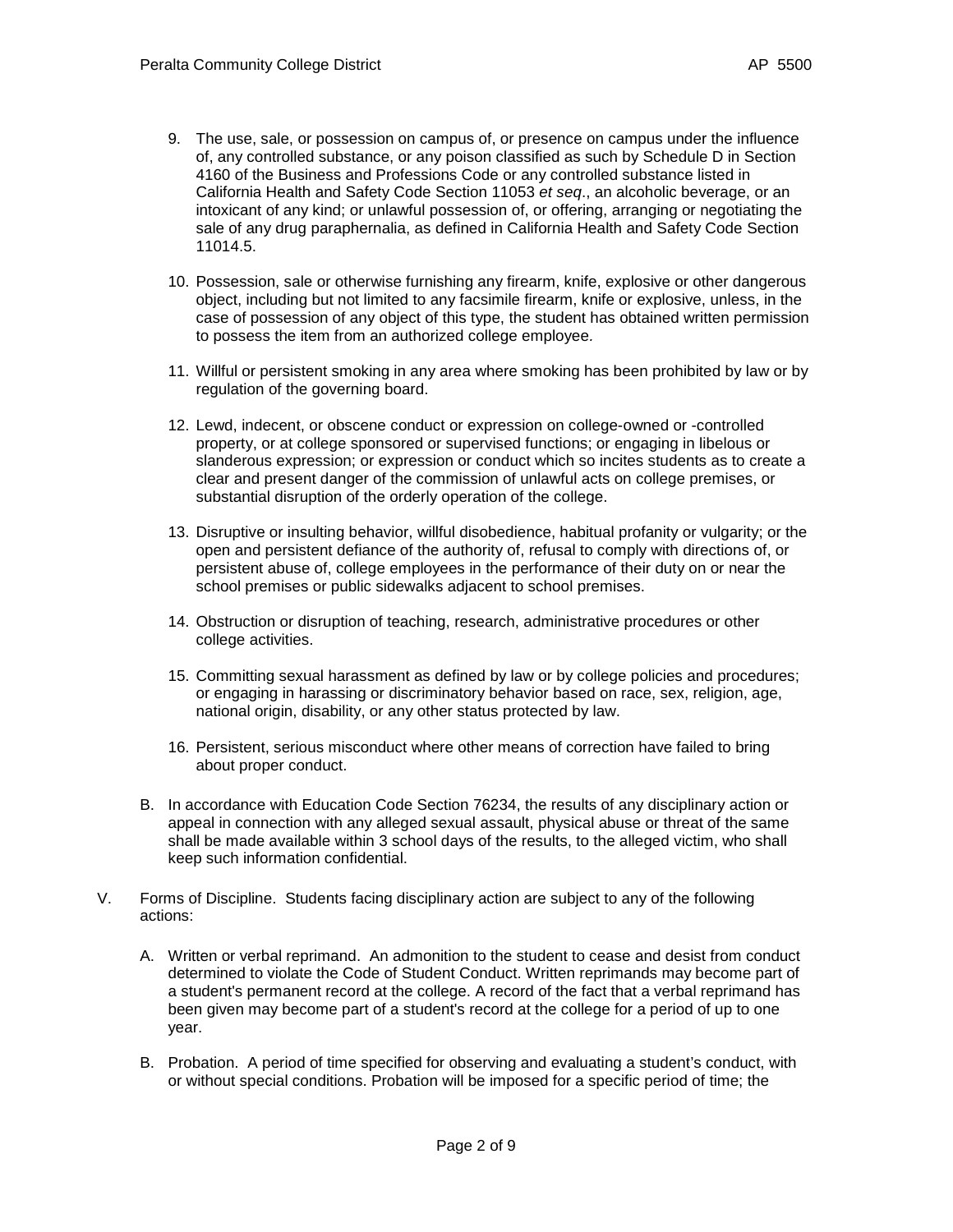student is considered removed from probation when the period expires. Violation of any conditions during the period of probation may be cause for further disciplinary action.

- C. Loss of Privileges and Exclusion from Activities. Exclusion from participation in designated privileges and extracurricular activities for a specified period of time. Violation of any conditions or Code of Student Conduct during the period of sanction may be cause for further disciplinary action.
- D. Educational Sanction. Work, research projects, counseling, or community service projects may be assigned. Violation of any requirements of assignment or Code of Student Conduct during the period of sanction may be cause for further disciplinary action.
- E. Treatment Requirement. Require enrollment in anger management, drug and alcohol rehabilitation treatment. Such requirement must receive prior approval from the Vice President of Student Services (or designee).
- F. Group Sanction. Sanctions for the misconduct of groups or organizations may include temporary or permanent revocation or denial of group registration as well as other appropriate sanctions.
- G. Removal from Class. Exclusion of the student by an instructor for the day of the removal and the next class meeting. Instructor must immediately report the removal to the Vice President of Student Services (or designee).
- H. Exclusion from Areas of the College. Exclusion of a student from specified areas of the campus. Violation of the conditions of exclusion or Code of Student Conduct during the period of exclusion may be cause for further disciplinary action.
- I. Withdrawal of Consent to Remain on Campus. Withdrawal of consent by the Campus Police for any person to remain on campus in accordance with California Penal Code Section 626.4/626.6 where the Campus Police has reasonable cause to believe that such person has willfully disrupted the orderly operation of the campus. Any person as to whom consent to remain on campus has been withdrawn who knowingly reenters the campus during the period in which consent has been withdrawn, except to come for a meeting or hearing, is subject to arrest.
- J. Short-term Suspension. Exclusion of the student by the President (or designee) for good cause from one or more classes for a period of up to ten consecutive days of instruction.
- K. Long-term Suspension. Exclusion of the student by the President (or designee) for good cause from one or more classes for the remainder of the school term or school year, or from all classes and activities of the college and District for one or more terms.
- L. Expulsion. Exclusion of the student by the Board of Trustees from attending all colleges in the District.
- VI. Disciplinary action may be imposed on a student by:
	- A. A college faculty member who may place a student on probation or remove the student from class and/or a college activity for the remainder of that class/activity period.
	- B. The President (or designee) who may impose any form of discipline, including summarily suspending a student when deemed necessary for the welfare and safety of the college community.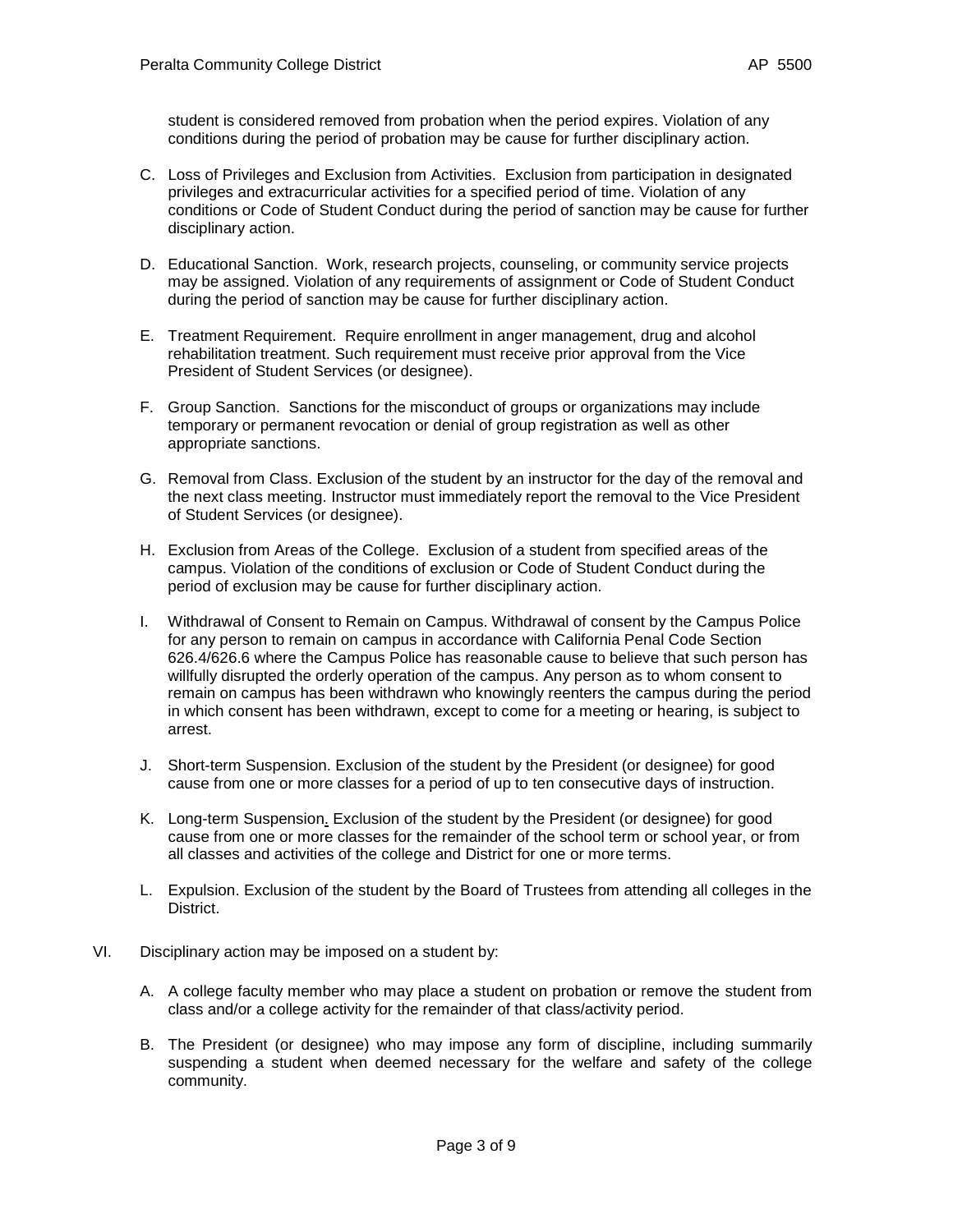- C. The President who may recommend "expulsion" to the Chancellor.
- D. The Board of Trustees who may terminate a student's privilege to attend any college of the District.
- VII. Due Process for Discipline, Suspensions and Expulsions
	- A. Definitions:
		- 1. Student. Any person currently enrolled as a student at any college or in any program offered by Peralta Community College District.
		- 2. Faculty Member. Any instructor (an academic employee of the District in whose class a student subject to discipline is enrolled), counselor, librarian, or any academic employee who is providing services to the student.
		- 3. Day. A day during which the District is in session and regular classes are held, excluding Saturdays, Sundays, and District holidays.
		- 4. Written Notice/Written Decision. Notice sent by personal service or by registered or certified mail with return receipt requested via the United States Postal Service.
	- B. Procedure. Before any disciplinary action to suspend or expel is taken against a student, the following procedures will apply:
		- 1. Notice. The Vice President of Student Services (or designee) will provide the student with written notice of the conduct warranting the discipline. The written notice will include the following:
			- a. The specific section of the Code of Student Conduct that the student is accused of violating.
			- b. A short statement of the facts (such as the date, time, and location) supporting the accusation.
			- c. The right of the student to meet with the Vice President of Student Services (or designee) to discuss the accusation, or to respond in writing.
			- d. The nature of the discipline that is being considered.
		- 2. Time limits. The notice must be provided to the student within 5 days of the date on which the conduct took place or became known to the Vice President of Student Services (or designee); in the case of continuous, repeated or ongoing conduct, the notice must be provided within 5 days of the date on which conduct occurred or became known to the Vice President of Student Services (or designee) which led to the decision to take disciplinary action.
		- 3. Conference Meeting. A student charged with misconduct must meet with the Vice President of Student Services (or designee) for a conference regarding the basis of the charge and the possible disciplinary action that may arise as a consequence. If the student fails to respond within 5 days after receipt of the written notice, the Vice President may proceed on the assumption that the charge(s) is (are) valid.

The conference with the Vice President of Student Services (or designee) will be for the purpose of:

a. Reviewing the written statement of the charge(s) as presented to the student;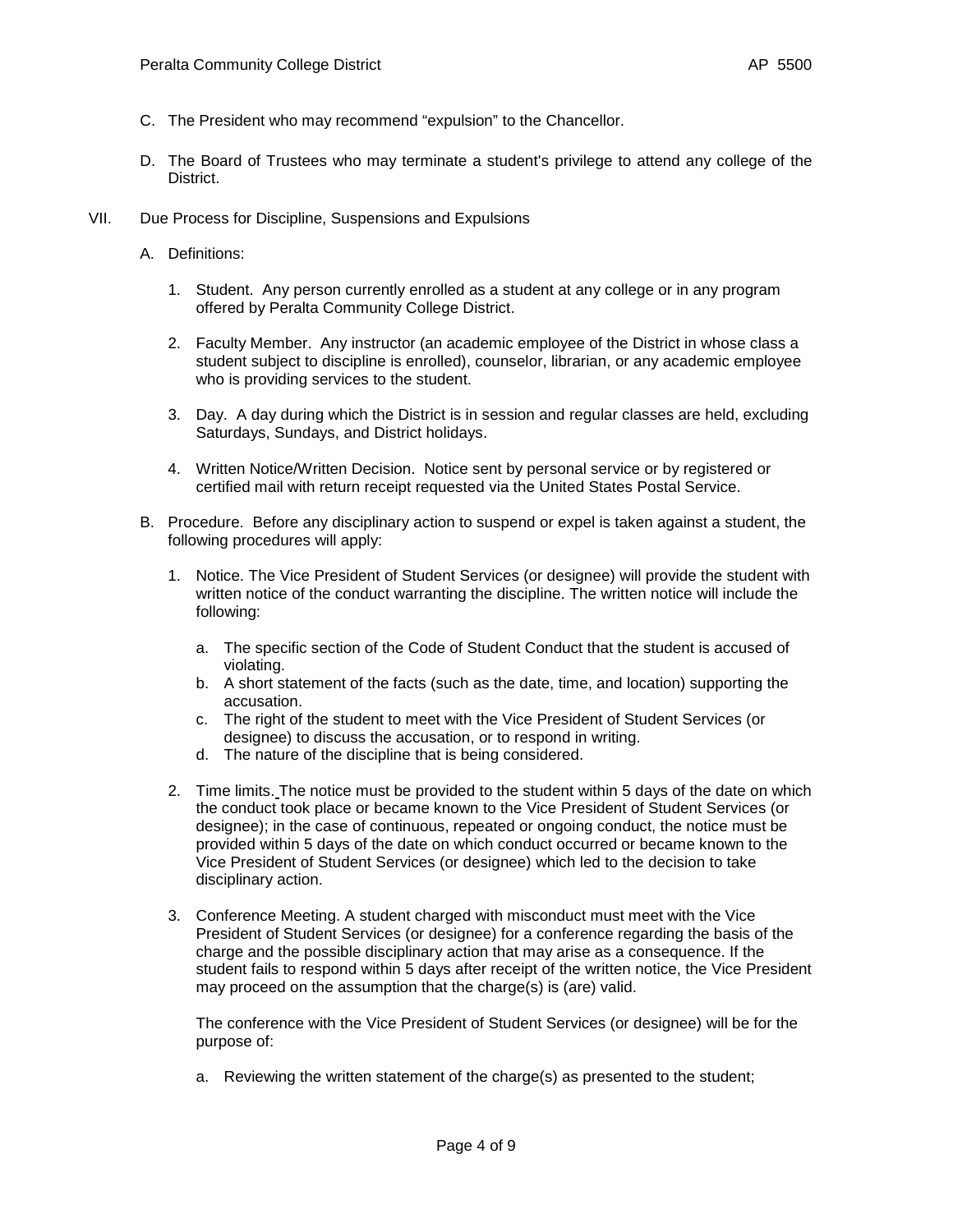- b. Providing a reasonable opportunity at the meeting for the student to answer the charge(s) verbally or in writing to the accusation;
- c. Informing the student in writing of possible disciplinary action that might be taken;
- d. Presenting to the student the College Due Process Procedures.
- 4. Meeting Results. One of the following scenarios will occur:
	- a. The matter is dismissed, in which case no public record of this incident shall be retained; however, an annual confidential report is required to be submitted to the Peralta Board of Trustees.
	- b. A disciplinary action is imposed, and the student accepts the disciplinary action.
	- c. A disciplinary action is imposed, and the decision of the Vice President of Student Services (or designee) is final due to the form of the discipline.
	- d. A disciplinary action of a long-term suspension is imposed and the student does not accept the long-term suspension. The student must file at the Office of the President a written notice of intent to appeal to the Student Disciplinary Hearing Panel within 5 days of the written decision from the Vice President of Student Services (or designee).
	- e. A recommendation for expulsion is made by the Vice President of Student Services (or designee) to the College President.
- 5. Short-term Suspension.

Within 5 days after the meeting described above, the Vice President of Student Services (or designee) shall decide whether to impose a short-term suspension, whether to impose some lesser disciplinary action, or whether to end the matter. Written notice of the Vice President of Student Services'(or designee's) decision shall be provided to the student. The written notice will include the length of time of the suspension, or the nature of the lesser disciplinary action. The Vice President of Student Services' (or designee) decision on a short-term suspension shall be final.

6. Long-term Suspension.

Within 5 days after the meeting described above, the Vice President of Student Services (or designee) may decide to impose a long-term suspension. Written notice of the Vice President of Student Services' (or designee) decision shall be provided to the student. The written notice will include the right of the student to request a formal hearing and a copy of the College Student Discipline (Due Process) Procedures describing the procedures for a hearing.

7. Expulsion.

Within 5 days after the meeting described above, the Vice President of Student Services (or designee) may decide to recommend expulsion to the President. The Student Disciplinary Hearing Panel shall be convened to provide a recommendation to the President. The President shall then decide whether to make a recommendation of expulsion to the Chancellor and Board of Trustees. Written notice of the President's (or designee) decision to recommend expulsion shall be provided to the student. The written notice will include the right of the student to a formal hearing with the Board of Trustees before expulsion is imposed, and a copy of the College Student Discipline (Due Process) Procedures describing the procedures for a hearing.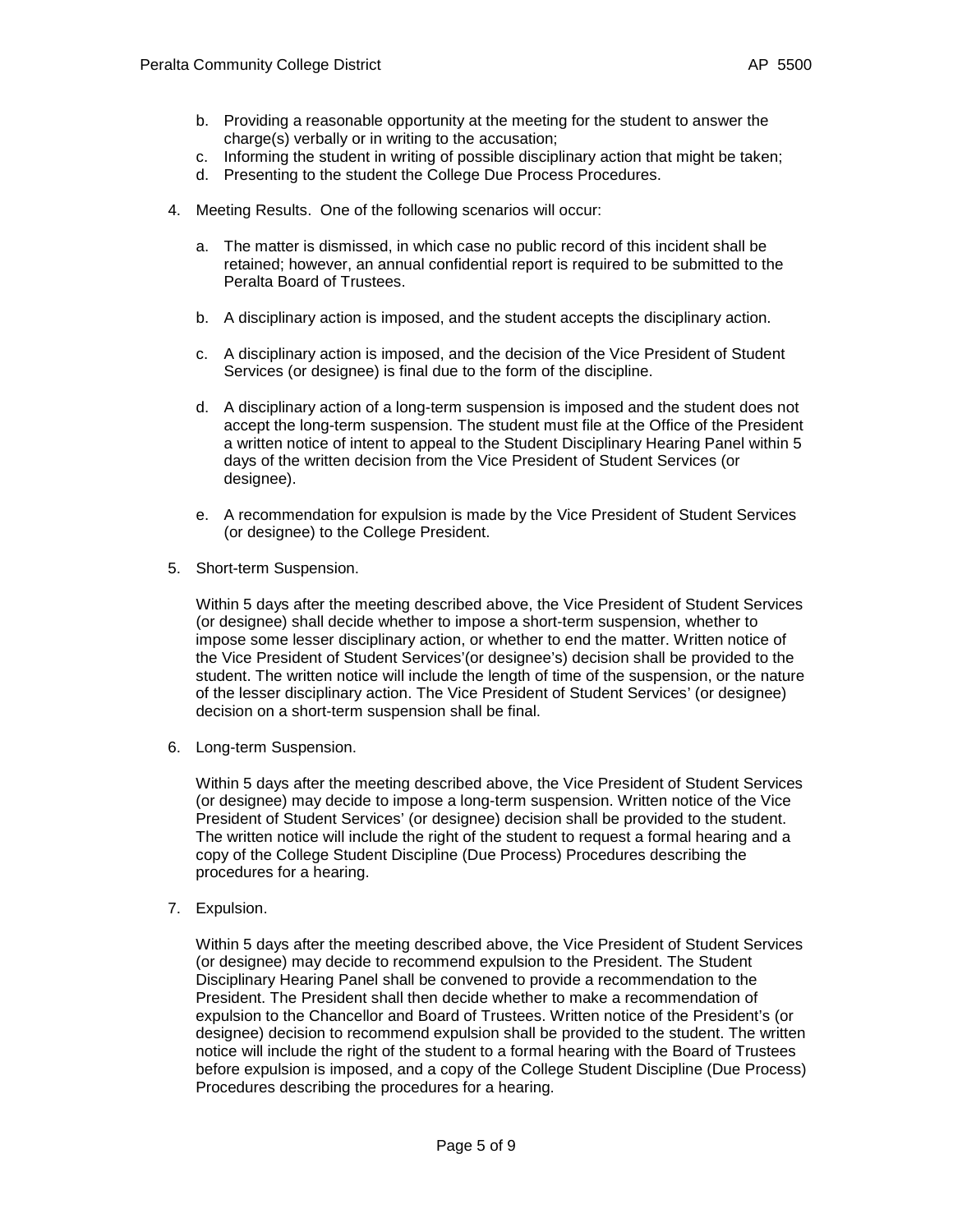## VIII. Hearing Procedures:

A. Request for Hearing. Within 5 days after receipt of the Vice President of Student Services' (or designee's) decision regarding a long-term suspension, the student may request a formal hearing. The request must be made in writing to the President (or designee). Any charge(s) to which the student does not respond shall be deemed valid.

Any recommendation for expulsion by the Vice President of Student Services (or designee) shall be automatically reviewed by the Student Disciplinary Hearing Panel.

- B. Schedule of Hearing. The formal hearing shall be held within 10 days after a written request for hearing is received. Student's failure to confirm attendance at hearing or failure to appear at the hearing without reasonable cause constitutes waiver of the student's right to appeal. The formal hearing timeline may be tolled (postponed) pending a formal investigation of any discrimination claims by or against the student. Such investigation must be concluded no later than 90 calendar days as required by law.
- C. Student Disciplinary Hearing Panel. The hearing panel for any disciplinary action shall be composed of one faculty (selected by the President of the Faculty Senate), one classified (selected by the President of the Classified Senate), one administrator (selected by the President of the College) and one student (selected by the Associated Students).

*The President (or designee), at the beginning of the academic year, will establish the panel, along with alternates. The chair of the committee will be appointed by the President.*

- D. Hearing Panel Chair. The President (or designee) shall appoint one member of the panel to serve as the chair. The decision of the hearing panel chair shall be final on all matters relating to the conduct of the hearing unless there is a vote by two other members of the panel to the contrary.
- E. Conduct of the Hearing.
	- 1. The members of the hearing panel shall be provided with a copy of the accusation against the student and any written response provided by the student before the hearing begins.
	- *2.* The facts supporting the accusation shall be presented by a college representative who shall be the Vice President of Student Services*.*
	- 3. The college representative and the student may call witnesses and introduce oral and written testimony relevant to the issues of the matter.
	- 4. Formal rules of evidence shall not apply. Any relevant evidence shall be admitted.
	- 5. Unless the hearing panel determines to proceed otherwise, the college representative and the student shall each be permitted to make an opening statement. Thereafter, the college representative shall make the first presentation, followed by the student. The college representative may present rebuttal evidence after the student completes his or her evidence. The burden shall be on the college representative to prove by the preponderance of evidence that the facts alleged are true.
	- *6.* The student may represent himself or herself, and may also have the right to be represented by a person of his or her choice, except that the student shall not be represented by an attorney unless, in the judgment of the hearing panel, complex legal issues are involved. If the student wishes to be represented by an attorney, a request must be presented not less than 5 days prior to the date of the hearing.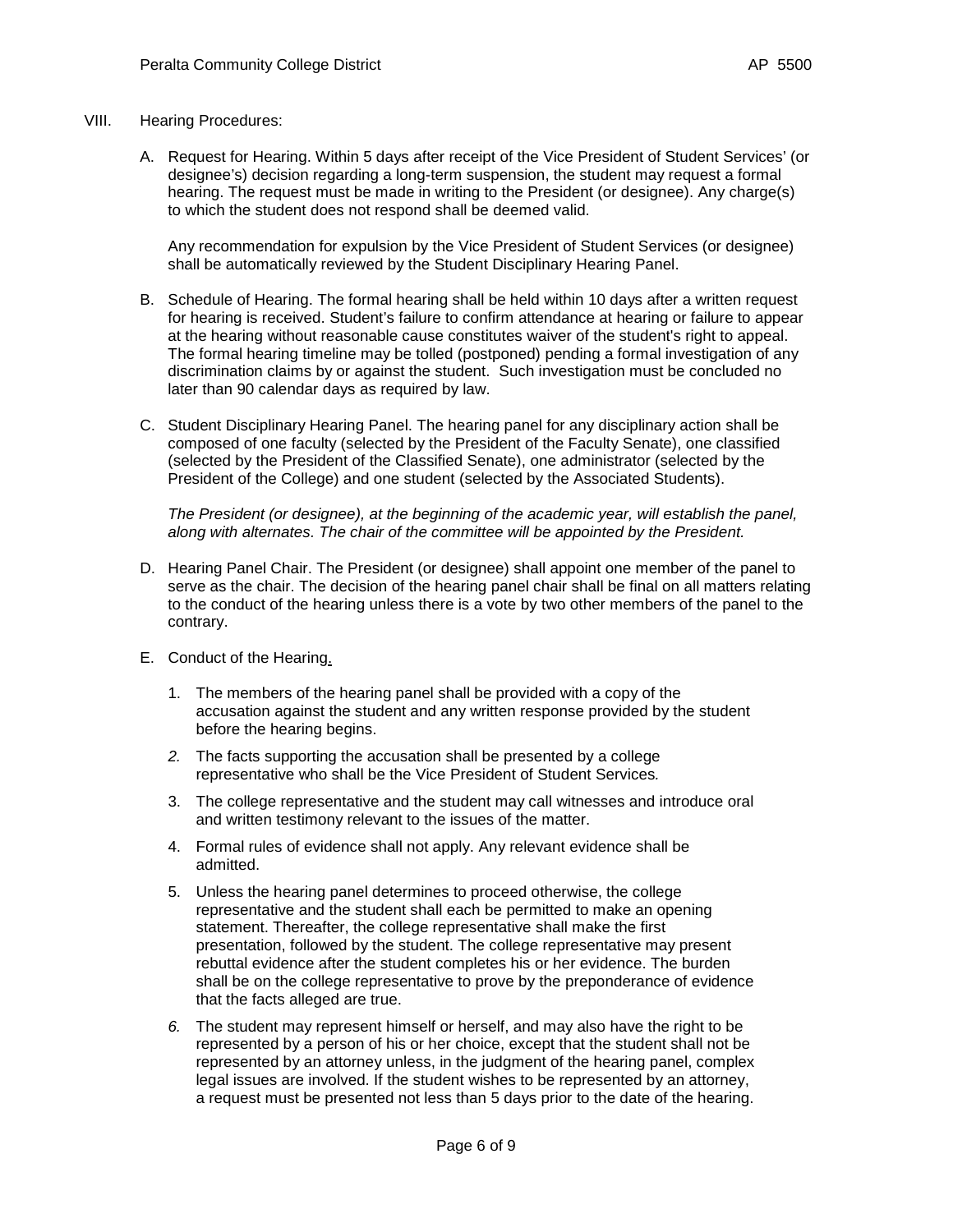If the student is permitted to be represented by an attorney, the college representative may request legal assistance. The hearing panel may also request legal assistance; any legal advisor provided to the panel may sit with it in an advisory capacity to provide legal counsel but shall not be a member of the panel nor vote with it.

- 7. Hearings shall be closed and confidential unless the student requests that it be open to the public. Any such request must be made no less than 5 days prior to the date of the hearing.
- 8. In a closed hearing, witnesses shall not be present at the hearing when not testifying, unless all parties and the panel agree to the contrary.
- 9. The hearing shall be recorded by the District either by tape recording or stenographic recording. The official recording shall be the only recording made. No witness who refuses to be recorded may be permitted to give testimony. In the event the recording is by tape recording, the hearing panel chair shall, at the beginning of the hearing, ask each person present to identify himself or herself by name, and thereafter shall ask witnesses to identify themselves by name. Tape recording shall remain in the custody of the District at all times, unless released to a professional transcribing service. The student may request a copy of the tape recording.
- 10. All testimony shall be taken under oath; the oath shall be administered by the hearing panel chair. Written statements of witnesses under penalty of perjury shall not be used unless the witness is unavailable to testify. A witness who refuses to be tape-recorded is not unavailable.
- 11. Within 10 days following the close of the hearing, the hearing panel shall prepare and send to the President (or designee) a written recommendation regarding the disciplinary action to be imposed, if any. The recommendation shall include specific factual findings regarding the accusation, and shall include specific conclusions regarding whether any specific section of the Standards of Student Conduct were violated. The decision shall be based only on the record of the hearing, and not on matter outside of that record. The record consists of the original accusation, the written response, if any, of the student, and the oral and written evidence produced at the hearing.
- IX. President's (or designee's) Decision
	- A. Long-term suspension. Within 5 days following receipt of the hearing panel's recommendation, the President (or designee) shall render a final written decision based on the recommendations of the hearing panel and the Vice President of Student Services (or designee). If the President (or designee) modifies or rejects the hearing panel's recommendation, the President shall review the record of the hearing, and shall prepare a written decision that contains specific factual findings and conclusions. The decision of the President (or designee) shall be final.
	- B. Expulsion. Within 5 days following receipt of the hearing panel's recommendation, the President (or designee) shall render a written decision either to recommend expulsion or to impose a lesser form of discipline. If the President (or designee) modifies or rejects the hearing panel's decision, he or she shall review the record of the hearing, and shall prepare a written decision that contains specific factual findings and conclusions. If the President (or designee) decides to recommend expulsion, such recommendation shall be forwarded to the Chancellor and Board of Trustees.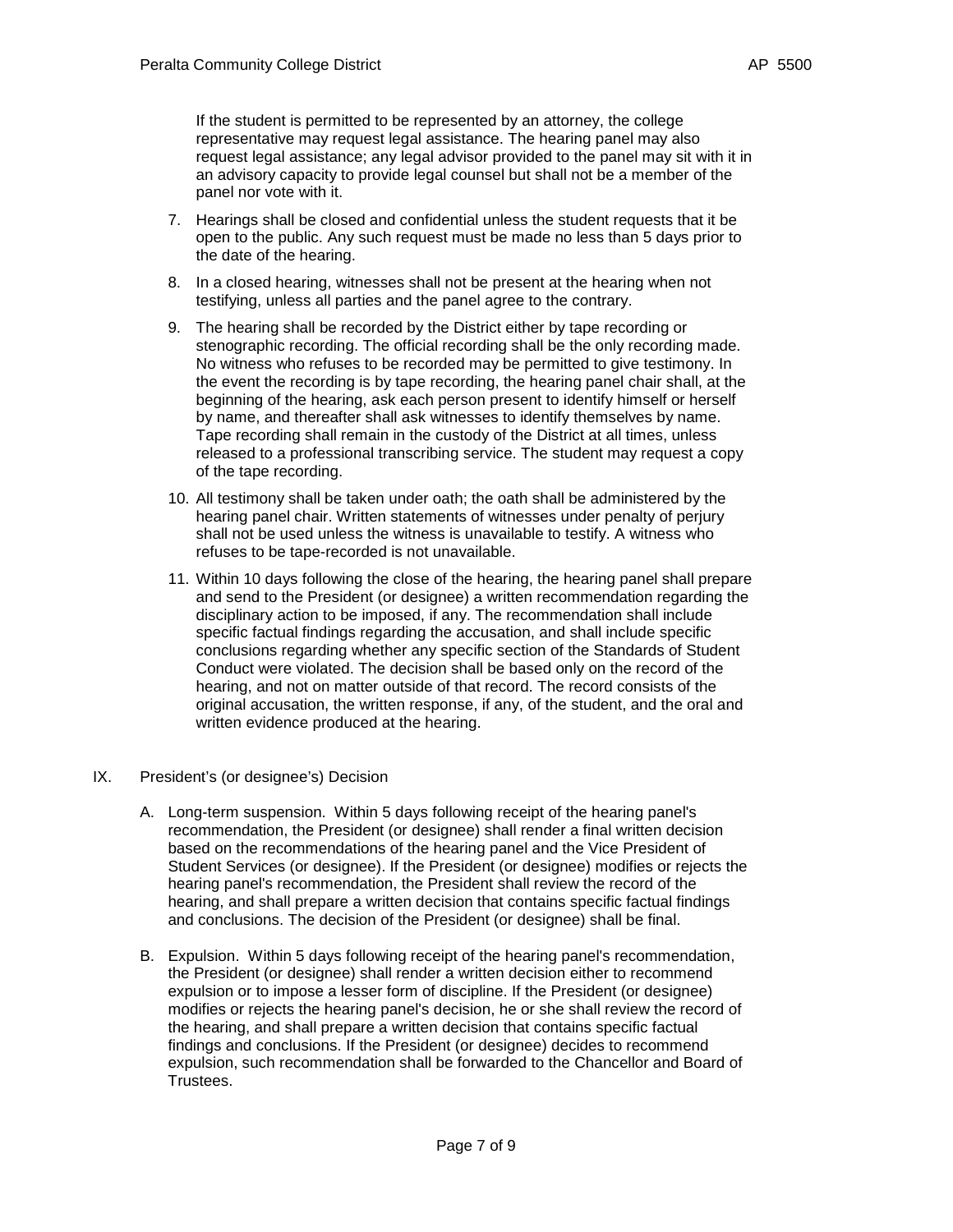X. Chancellor's Decision

A student may, within 10 days of the President's decision to impose long-term suspension or to recommend expulsion, appeal the decision in writing to the Chancellor. For long-term suspensions, the Chancellor (or designee) shall issue a written decision to the parties and the representatives within ten days of the receipt of the President's decision. For expulsions, the Chancellor shall forward the President's recommendation to the Board of Trustees within 10 days and provide an independent opinion as to whether he or she also recommends expulsion.

- XI. Board of Trustees' Decision:
	- A. Long-Term Suspension Appeal:

The Chancellor's (or designee's) decision regarding long-term suspension may be appealed to the Board of Trustees within 10 days of receipt of the Chancellor's decision. The Board will consider the appeal request, along with the Chancellor's decision, at the next regularly scheduled meeting. The Board may reject the appeal request and uphold the Chancellor's decision, or accept the appeal and conduct a hearing. The Board's procedures for hearing of long-term suspension will be similar to the procedures required for expulsion hearings.

- B. Expulsion:
	- 1. The Board of Trustees shall consider any recommendation from the President for expulsion at the next regularly scheduled meeting of the Board after receipt of the recommended decision.
	- 2. The Board shall consider an expulsion recommendation in closed session, unless the student has requested that the matter be considered in a public meeting in accordance with these procedures. (Education Code Section 72122)
	- 3. The student shall receive written notice by certified mail to the address last on file with the District at least three days prior to the meeting of the date, time, and place of the Board's meeting.
	- 4. The student may, within 48 hours after receipt of the notice, request that the hearing be held as a public meeting.
	- 5. Even if a student has requested that the Board consider an expulsion recommendation in a public meeting, the Board will hold any discussion that might be in conflict with the right to privacy of any student other than the student requesting the public meeting in closed session.
	- 6. The Board may accept, modify or reject the findings, decisions and recommendations of the President (or designee) and Chancellor (or designee). If the Board modifies or rejects the decision, the Board shall review the record of the hearing, and shall prepare a written decision that contains specific factual findings and conclusions. The decision of the Board shall be final.
	- 7. The final action of the Board on the expulsion shall be taken at a public meeting, and the result of the action shall be a public record of the District.
- XII. Time Limits